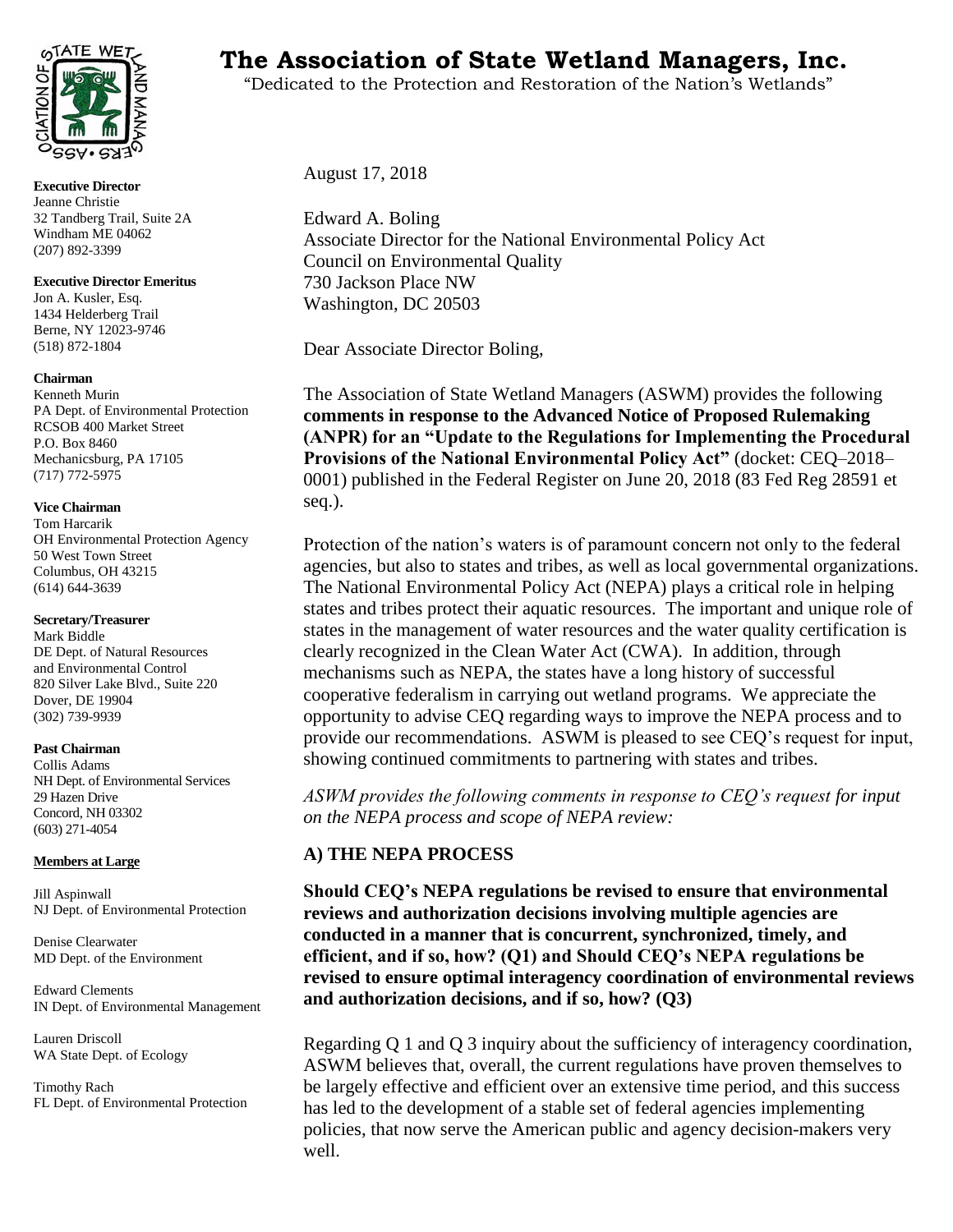Any changes made to the CEQ regulations should be carefully considered, as they would likely cause many years of disruption, while agencies take on the long process of revising their related NEPA implementing procedures and NEPA guidance handbooks. Furthermore, for states and tribes, a major revision of the CEQ regulations would undoubtedly further delay numerous NEPA processes (and their associated actions) while agencies revise their NEPA policies and guidance documents.

#### *However, ASWM does recommend two potential improvements to the NEPA process:*

#### **Recommendation 1: Inclusion of Pre-Clean Water Act §401 Certification Review as part of the NEPA Process**

While the current rule at 40 CFR 1501.6 encourages such coordination, *a key improvement would be to require a CWA §401 Water Quality Certification pre-review process concurrently with the NEPA process,* rather than a review process initiated after the NEPA process is complete. Section 401 certification is triggered by application for a permit or license and thus states are required to conduct their §401 Water Quality Certification process after the NEPA review has already been completed. A change to including a preliminary §401 certification review concurrent with the NEPA process would allow for: 1) early and upfront consideration of critical water quality considerations and their related conditioning by states related to the use of best practices, 2) suggested changes to avoid critical aquatic resources in the proposed project impact area, 3) upfront discussion and consideration of appropriate mitigation for any unavoidable impacts to these resources, and 4) a limit on reconsideration of the preliminary §401 certification to review any new information provided only during CWA permit review.

In keeping with the directive of Executive Order 13807 (which encourages agencies to make timely decisions with the goal of completing all federal environmental reviews and authorization decisions for major infrastructure projects within two years), including pre-§401 certification review concurrent with the NEPA process, would minimize any concerns about §401 certifications requiring revisiting or duplicating work completed during the NEPA process, unless new information was brought to light during the CWA permit process. Notably, a similar coordinated NEPA/§404 Permit Review process has been used effectively in review of FHWA projects for a number of years.

## **Recommendation 2: Encourage Greater Participation by State and Tribal Agencies as Formal "Cooperating Agencies" in the NEPA Process**

ASWM recommends that in any new rule, federal agencies should be strongly encouraged to *solicit the early and active participation of any agency having special expertise with respect to any environmental issue relevant to the proposed project to become a* "*cooperating agency*" (40 CFR 1501.6). The status of serving as a cooperating agency allows states, tribes and others to be engaged in the NEPA process as a full partner, with access to information, meetings, conversations and decisions that are relevant to an efficient and effective §401 certification process. Engagement of relevant agencies as cooperating agencies will streamline the communications and planning elements that are critical to completing the §401 certification process.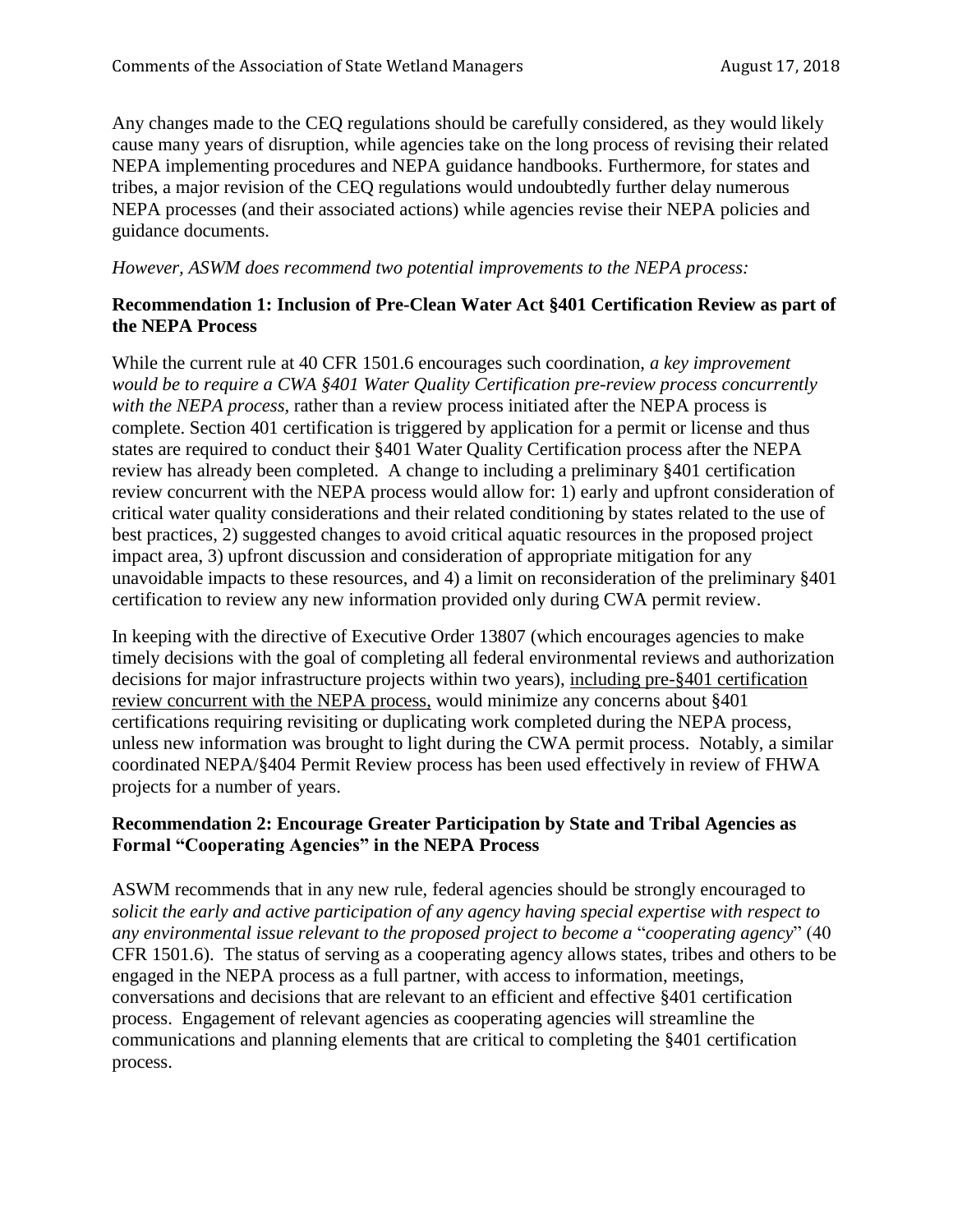In 1991, there was a federal initiative to integrate the requirements of NEPA and Section 404 of the Clean Water Act (CWA) with regard to the planning and implementation of transportation projects. This initiative was identified to address delays and conflicts that resulted from the implementation of sequential processes associated with NEPA, and then Section 404 of the CWA. In the mid-Atlantic region, an interagency task force was formed to review the existing processes and to develop an implementable integrated process. The Task Force was comprised of representatives of EPA Region III, FHWA Region 3, the Corps of Engineers (Philadelphia, Baltimore, Pittsburgh, and Norfolk Districts), U.S. Fish and Wildlife Service Region 5, National Marine Fisheries Service, and State Highway Administrations and resource agencies.

The Task Force goals were to (1) develop a cooperative process that merges the critical elements of NEPA and Section 404 processes; and (2) build consensus of all agencies involved. The overall goal was to ensure the timely, cost-effective development of needed, environmentally sensitive transportation projects.

After several years of work, the Task Force developed a document entitled *Integrated NEPA/404 Implementation Guide for Transportation Projects.* The NEPA/404 process contains the following formal concurrence points: (1) Project Purpose and Need; (2) Alternatives Retained for Detailed Study; (3) Selected Alternative; and (4) Minimization and Mitigation. Based on this framework, Maryland developed its own procedures for integrating the requirements of NEPA and Section 404 for transportation projects. Maryland's process, which includes §401 review as well as review under State authorities and a programmatic general permit from the U.S. Army Corps of Engineers, has been updated several times and continues to be implemented for major transportation projects.

## **Recommendation 3: Encourage Earlier Initiation of Discussion about Data Needs in the NEPA Process**

In speaking with states, ASWM has learned that one of the primary complaints received from applicants is about the delays in the review process created by incomplete data to fulfill regulatory requirements. When lead and cooperating agencies have the first opportunity to review the EIS or EA, they may identify a lack of important data that leads to additional requirements imposed on the applicant. The time required to collect the missing information is considered by the applicant to be a delay. To address this common concern, CEQ should either encourage or require the NEPA process to begin even earlier, so that before a project proponent submits something that requires NEPA review, that the lead and cooperating agencies have already met to determine what information needs to be collected and the application, when submitted, has all required data and analysis required. This is a critical element needed to ensure timely and efficient NEPA review. The example from the mid-Atlantic region, in effect since the early 1990's, is an example of how this early coordination can take place.

**Should CEQ's NEPA regulations be revised to make the NEPA process more efficient by better facilitating agency use of environmental studies, analysis, and decisions conducted in earlier Federal, State, tribal or local environmental reviews or authorization decisions, and if so, how? (Q2)**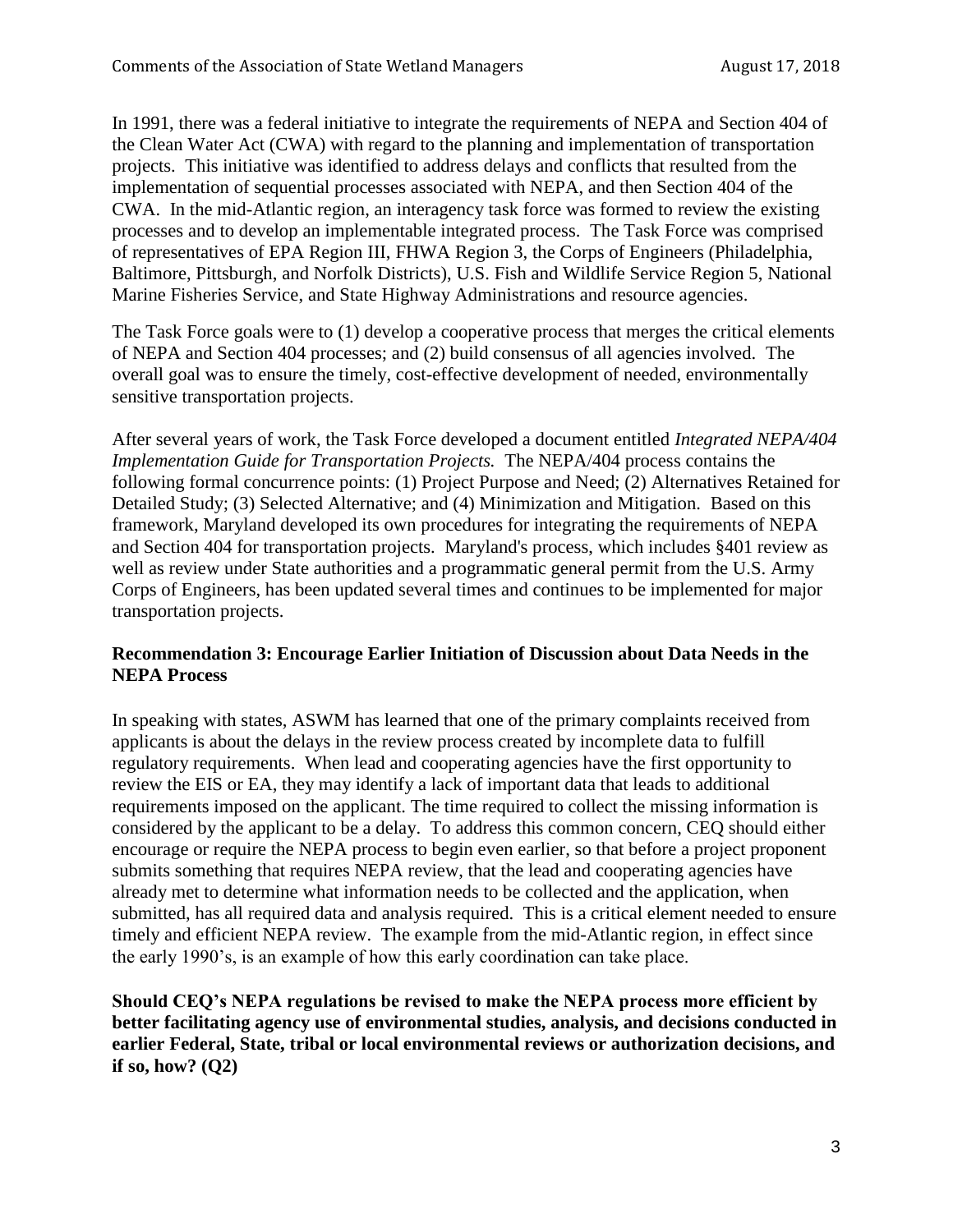ASWM supports the current rule and its associated guidance that confirms that earlier studies can and should be used if they are still up to date. Thus, agencies should make use of any existing information relevant to the project or plan that is the subject of a forthcoming NEPA document. However, the respective lead agency has the responsibility to ensure that any information used is factual, up to date, and relevant for the proposal(s) under consideration. We recommend adding the minor clarification that an EIS or an Environmental Assessment (EA) that is five or more years old requires review and supplementation unless it is demonstrated otherwise, including an opportunity for the public to comment. This review is needed as changes may have occurred that are pertinent to decision making, such as residential development having brought more people into contact with the proposed project or recent changes in hydrology that may make the older analysis outdated.

# **B) THE SCOPE OF NEPA REVIEW**

## **Should the provisions in CEQ's NEPA regulations that relate to the format and page length of NEPA documents and time limits for completion be revised, and if so, how? (Q4)**

ASWM discourages the adoption of set page limits. Such arbitrary page limits may restrict appropriate analysis required to identify potential water quality and other environmental impacts and determine appropriate requirements for avoidance and minimization efforts, as well as potential mitigation for truly unavoidable impacts. ASWM encourages CEQ to promote improvements in the quality of the analysis with clear descriptions in plain language rather than setting a limit on the length. Most importantly, quality analysis can lead to more meaningful public comment and improved agency decision making. ASWM believes that the guidance put forward in 40 CFR 1502.2(b) and 1500.4 is adequate to provide appropriate guidance to applicants. For example, the document states that "impacts shall be discussed in proportion to their significance. There shall be only brief discussion of other than significant issues."

# **Should CEQ's NEPA regulations be revised to provide greater clarity to ensure NEPA documents better focus on significant issues that are relevant and useful to decision makers and the public, and if so, how? (Q5)**

Environmental interactions and project effects on the environment are very complex. Any of the possible effects of a project can be significant. Agencies, using their expertise, can determine what impacts are likely to be insignificant or significant. It would be inappropriate to try to determine this using a "one size fits all" process in the rule. 40 CFR 1500.4(f) already requires *"emphasizing the portions of the environmental impact statement that are useful to decisionmakers and the public and reducing emphasis on background material."*

## **Should the provisions in CEQ's NEPA regulations relating to public involvement be revised to be more inclusive and efficient, and if so, how? (Q6)**

Currently, agencies are required to request comments from the public and affirmatively solicit comments from those persons or organizations that may be interested or affected. It is common for projects, especially those with substantial environmental impacts, to be revised to avoid and minimize those impacts when agencies receive and incorporate public comment. Therefore, CEQ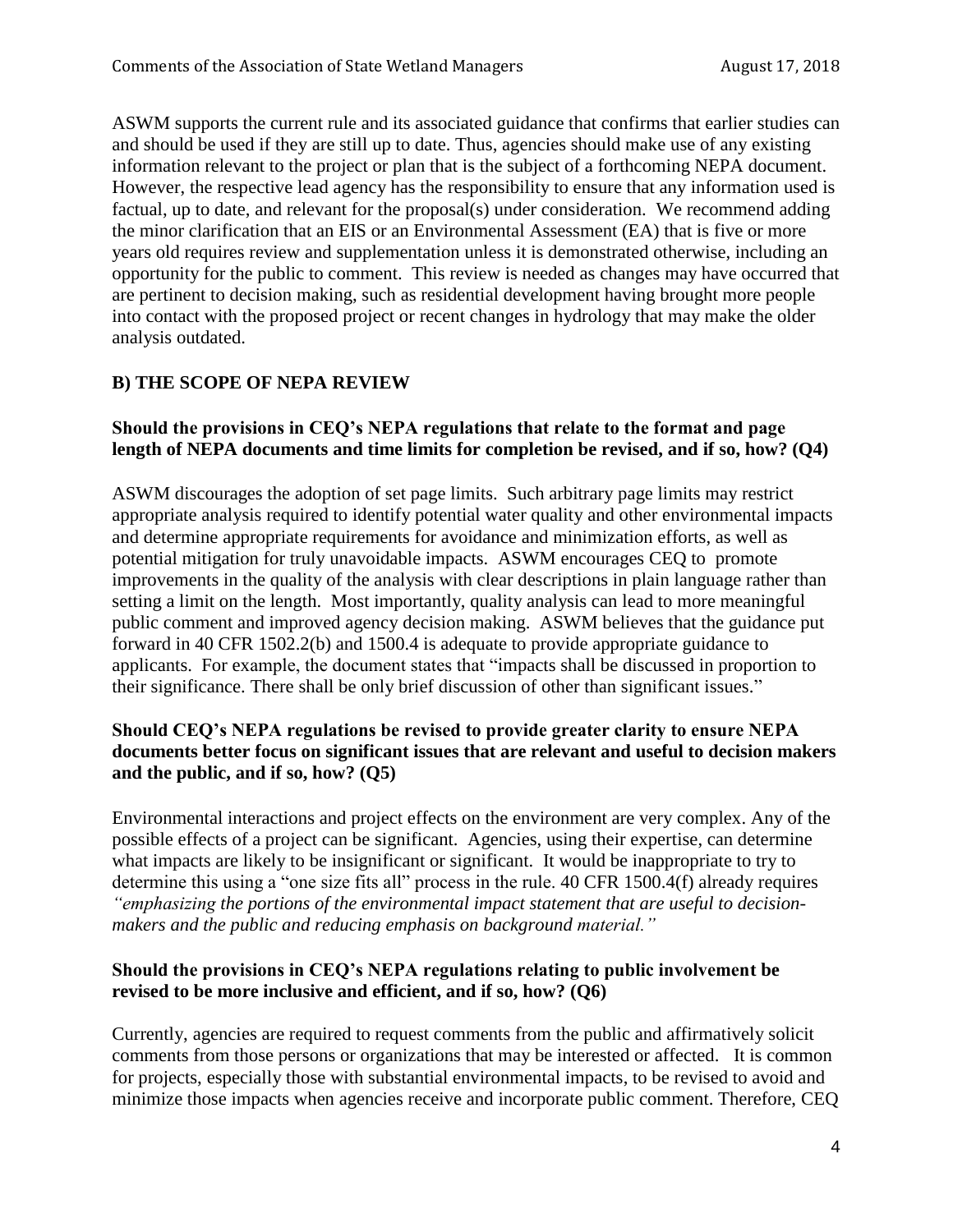should continue to strongly encourage agencies to solicit and respond to public comment as part of the NEPA process.

Additionally, all relevant documents should be made electronically available for the public to review. In some cases, the EIS or EA may not include all the necessary information for an informed review, with important data or analysis found instead in supporting documents. Inclusion of these documents in the electronic information available to the public is necessary.

#### **Should any new definitions of key NEPA terms, such as those noted below, be added, and if so, which terms? (Q8).**

Definitions are critical to understanding and reaching agreement on planning and permitting decisions. ASWM strongly supports developing definitions of all new terms that are added to the rule.

## **Should the provisions in CEQ's NEPA regulations relating to any of the types of documents listed below be revised, and if so, how? (Q9)**

Environmental Assessments (EAs), which are prepared for projects thought to not have an overall significant effect on the human environment, often document actions that have considerable impacts, even if they don't quite meet the definition of significance as outlined in 40 CFR 1508.27. Therefore, the rule should require a reasonable disclosure and analysis of impacts in an EA, and also to require efforts to especially avoid impacts, as well as minimize and (if unavoidable) compensate for them.

# **Should the provisions in CEQ's NEPA regulations relating to the timing of agency action be revised, and if so, how? (Q10)**

As already shared in our responses to Q1 and Q3 above, ASWM recommends that the timing of agency action be changed to include the concurrent Clean Water Act §401 Water Quality Certification pre-review process into the NEPA process, and prior to the issuance of a NEPA EIS or EA. This change would reduce the time required to issue subsequent permits and reduce the perception of duplicative processes. States and tribes strongly rely on and advocate for their state §401 certification processes to protect the integrity of their state water, and inclusion of a §401 certification review earlier in the process would allow for states to be engaged in initial planning decisions. The early concurrent §401 certification review could evaluate siting, practices selected, analysis of cumulative impacts and other considerations; avoiding the need to potentially require changes to these plans after the NEPA review has been completed, as might occur with a separate §401 certification permit review process. The other timing elements in the existing NEPA process, especially those dictating time from issuance/publication of EIS draft to making a decision are important and should not be revised.

## **Should the provisions in CEQ's NEPA regulations relating to the appropriate range of alternatives in NEPA reviews and which alternatives may be eliminated from detailed analysis be revised, and if so, how? (Q13)**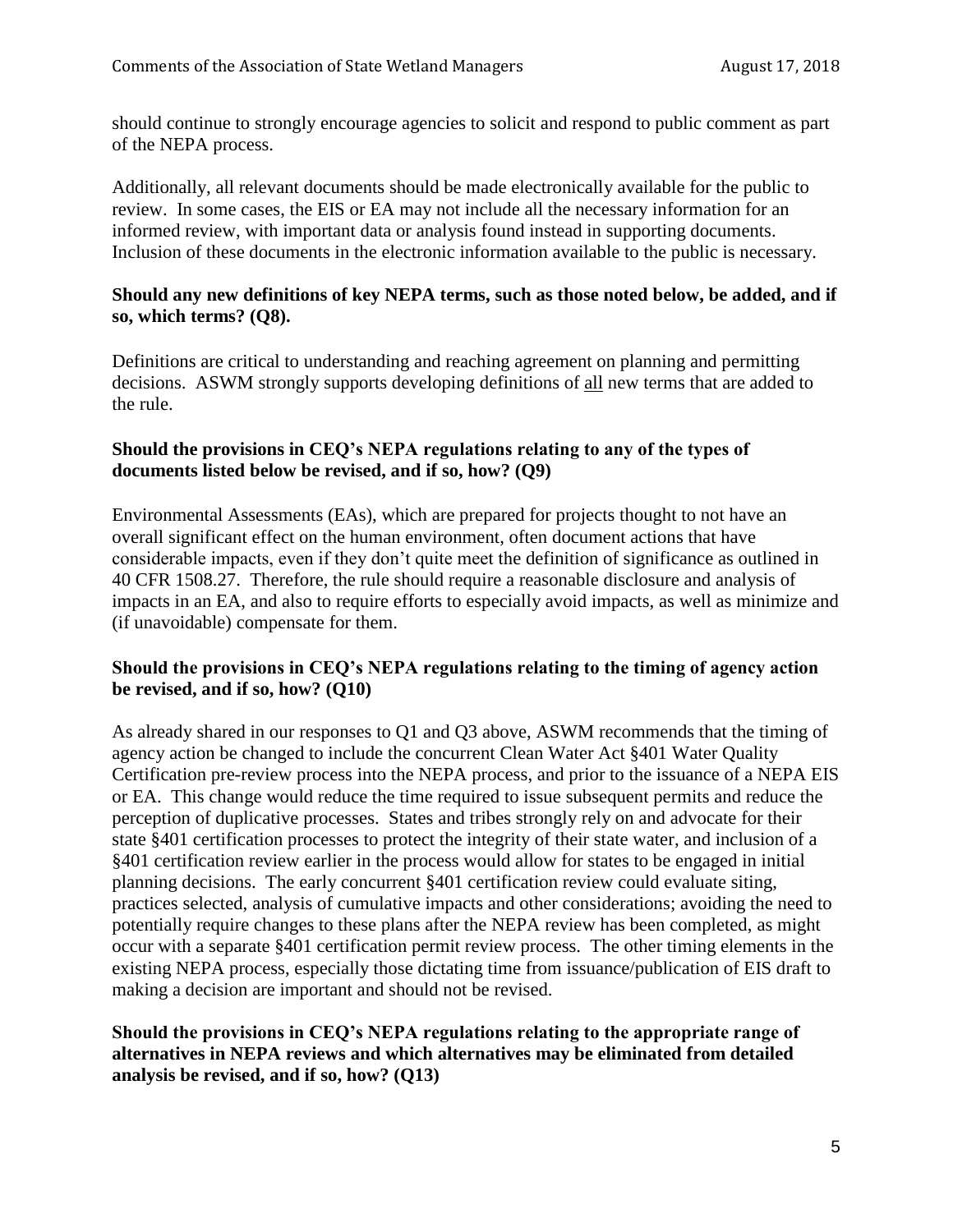ASWM believes that the current direction around requiring agencies to "rigorously explore and objectively evaluate all reasonable alternatives" is extremely important and should be retained and the associated requirements for active solicitation of public comment, i.e. at a minimum retain section 1502.14(a).

# **C) COMMENTS ON REMAINING "GENERAL" QUESTIONS**

## **Are any provisions of the CEQ's NEPA regulations currently obsolete? If so, please provide specific recommendations on whether they should be modified, rescinded, or replaced. (Q15)**

ASWM believes that there are no provisions in the current CEQ's NEPA regulations that are obsolete.

## **Which provisions of the CEQ's NEPA regulations can be updated to reflect new technologies that can be used to make the process more efficient? (Q16)**

ASWM encourages the use of information technology and electronic forms that improve efficiency and effectiveness of the application submission and elements of the NEPA review process that are supported broadly by electronic infrastructure at all levels. This includes the increased use of electronic information to share information useful in the public comment portions of the process.

## **Are there additional ways CEQ's NEPA regulations should be revised to promote coordination of environmental review and authorization decisions, such as combining NEPA analysis and other decision documents, and if so, how? (Q16) and Are there additional ways CEQ's NEPA regulations should be revised to improve the efficiency and effectiveness of the implementation of NEPA, and if so, how? (Q17)**

While ASWM believes that the current rule does encourage coordination with other agencies and promotes the reduction of duplication, ASWM recommends that the timing of agency action be changed to encourage concurrent Clean Water Act §401 Water Quality Certification early review process into the NEPA process prior to the issuance of an EIS or EA (as stated above in response to Q1, Q3 and Q10 - see justifications for this recommended change above).

# **Are there ways in which the role of tribal governments in the NEPA process should be clarified in CEQ's NEPA regulations, and if so, how? (Q18)**

ASWM encourages CEQ to continue to promote the participation of tribes and recommends that CEQ place more emphasis on encouraging both federally-recognized tribes and tribes that are only recognized by states to becoming "cooperating agencies" in the NEPA review process. This would be especially important if CEQ adopts ASWM's recommendation to include §401 certification review within the NEPA process.